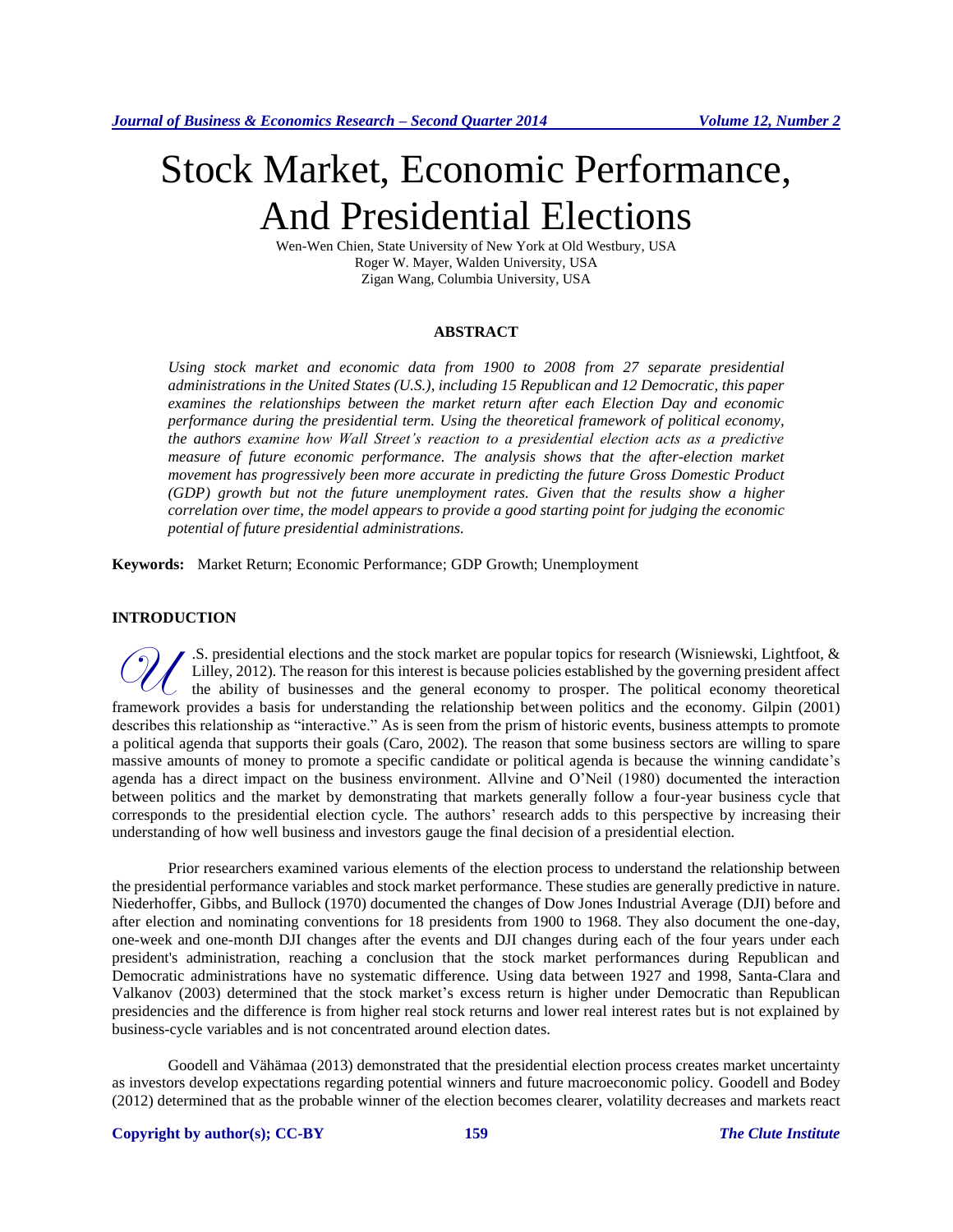negatively with decreases in P/E ratios. Riley and Luksetich (1980) suggest that the results are dependent upon what party becomes the clear winner. Huang (1985) documents the higher average returns during Democratic administrations, in contrast of the widely held belief that the Republican Party is better at business. Moreover, findings from Johnson, Chittenden, and Jensen (1999) also indicate that the returns to small-cap stocks are substantially higher during Democratic administrations.

The analysis shows that the after-election market movement has progressively been more accurate in predicting the future GDP growth but not the future unemployment rates. Given that the researchers see a higher correlation over time, their model appears to provide a good starting point for judging the economic potential of new presidential administrations. An additional finding that was not part of the hypothesis was that Republicans tend to govern in an economy with unemployment rates that increase during the course of their term. Democrats tend to preside over an economy with higher unemployment rates at the beginning of their terms and that tend to decrease over time.

The reminder of this paper consists of the research question and hypotheses, research model and data used to test hypotheses, empirical results, and a conclusion.

#### **RESEARCH QUESTION AND HYPOTHSES**

The overreaching research question for this study is, "to what extent does the stock price change immediately after a presidential election relate to or predict the presidential administration' economic performance as defined by GDP growth and unemployment?"

- **H1:** There is a relationship between the GDP growth during the term of a presidential administration and the change in stock price immediately after the presidential election.
- **H2:** There is a relationship between unemployment rates during the term of a presidential administration and the change in stock price immediately after the presidential election.

Instead of confining their research to just market reactions to the new president, the researchers examined the relationship between the market's perspective of each president and the economic performance under each one, including GDP growth and the unemployment rate. The goal of this research is to determine if the market is able to predict the impact of a president on the economy. The hypotheses are based on the assumption that the stock market movement reflects people's perspective of the future economy. The generalized assumption is in the statement that when people are positive about the future, the stock market reflects this attitude and increases. Conversely, when people have a pessimistic view of the future the market reflects this attitude and decreases. The efficient market hypothesis suggests that the market responds to the election winners with all the available information about the winning candidate. Thus, the prediction of an efficient market should be right (Fama, 1970). If the market moves up after the election, it suggests that the market generally approves the winner's capability of making the economy grow; if the market drops, it suggests that the investors are pessimistic about the economy in the future. To the authors' knowledge, there has not been any research verifying the accuracy of the market's prediction and this paper will fill in this gap.

## **RESEARCH MODEL**

To test the hypothesis, the researchers use the simple OLS linear regression model to address the correlation between the 1-day DJI change following the Election Day and the economic indicators, the four-year cumulative GDP growth rate and average unemployment rate. The formula of the model is:

$$
EI_t = \beta_0 + \beta_1 DJI_t + \beta_2 X_t + \varepsilon_t
$$

where *EI* is the specific economic indicator. The researchers used two separate indicators, including the four-year cumulative GDP growth rate in regressions  $(1) - (4)$  and the average unemployment rate in regressions  $(5) - (6)$ . *DJI* is the 1-day DJI percentage change following the Election Day. *X* is the other explanatory variable, or the four-year lag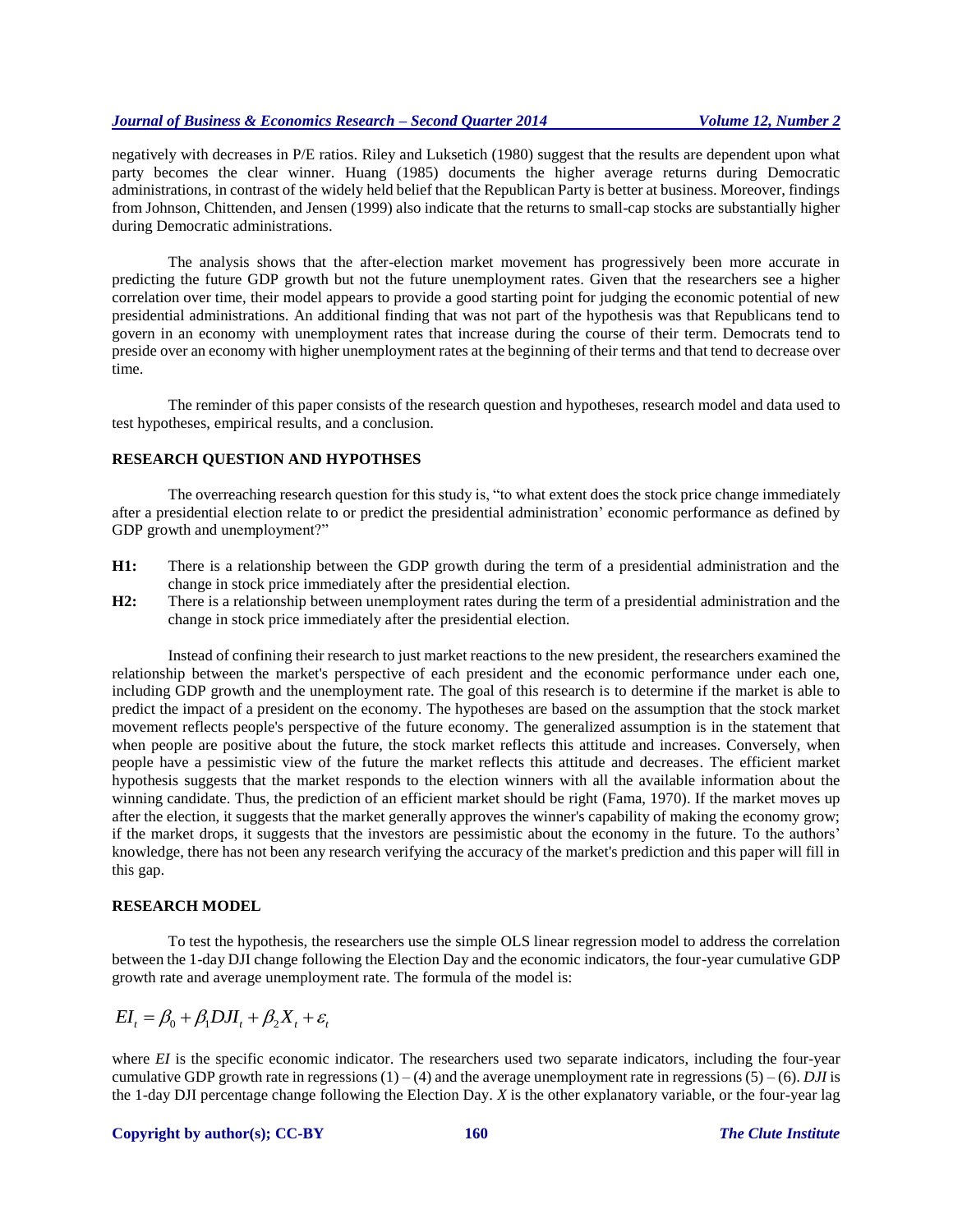cumulative GDP growth rate in regressions (1) and (3). The lag GDP growth is a common independent variable for explaining or predicting the GDP growth rate.

## **DATA**

The DJI was used to measure the market movement around the Election Day because it has a longer range than any other market indices and it traces back to before 1900. The data include stock market and economic information from 1900 to 2008 across 27 administrations with 15 of them Republican and 12 Democratic. Table 1 summarizes the DJI closing price of selected dates in each election year's November and December around the Election Day since 1900. All data is publicly available; DJI was extracted from Bloomberg.<sup>1</sup> Some data reported by Bloomberg were different compared to the dataset used by Niederhoffer et al. (1970). The researchers were unable to determine the source of this error; however, the differences did not affect the results of hypothesis testing. In 1984, the NYSE opened on Election Day for the first time in its 192-year history. So, starting in 1984, the data used was the Election Day (Tuesday) closing price rather than the price on Monday before Election Day.

Table 1 (as well as Table 3) shows that among the 13 times that the Democratic Party won the elections, the DJI dropped nine times after the Election Day and among the 15 times when the Republicans won, the market rose ten times during Wednesday. The sample does not include Obama's victory in 2012, but the DJI dropped on Wednesday after the election. Therefore, since 1900, the market has responded negatively to the Democratic Party's winning for 10 out of 14 times in total.

A correlation analysis concludes that the DJI change on Wednesday is closely correlated to the DJI movement within the election week (Friday). In addition, it correlates with the DJI movement within two weeks (the next Friday) and the DJI return within a month after the election. For brevity, the researchers did not include this analysis in the tables.

Table 2 summarizes the yearly GDP growth and unemployment rates since 1900. GDP growth data from 1901 to 1996 are from Angus Maddison's (2008) *Historical Statistics of the World Economy: 1-2008 AD*. GDP growth data from 1997 to 2011 are from the World Bank. GDP growth in 2012 is from the U.S. Bureau of Economic Analysis. The researchers obtained unemployment rates from various sources. Unemployment rates from 1901 to 1930 are from Romer (1986), data from 1931 to 1940 are from Darby (1976), data from 1941 to 1947 are from Barro (1977), and data after 1948 are from the U.S. Bureau of Labor Statistics. The data used for this study comes from the "age 16 and over" category (U.S. Bureau of Labor Statistics, 2013). According to Barro (1977), the annual average unemployment rates (data are given in the Economic Report of the President) are based on the total labor force, which includes military personnel. Data for 1941-43 is adjusted for treatment of government "emergency workers," as discussed by Darby (1976). Cumulative GDP growth and average unemployment rate are calculated according to each year's data.

There were some winning candidates who did not finish their four-year presidency for various reasons. In recent times, this includes John F. Kennedy who was assassinated and Richard Nixon who resigned in his second term. In each case, the Vice-President took over and completed the terms. Therefore, the economic performance of those years should be attributed to combined administration rather than to any single president.

 $\overline{\phantom{a}}$ 

<sup>1</sup> http://www.bloomberg.com/markets/stocks/

**Copyright by author(s); CC-BY 161** *The Clute Institute*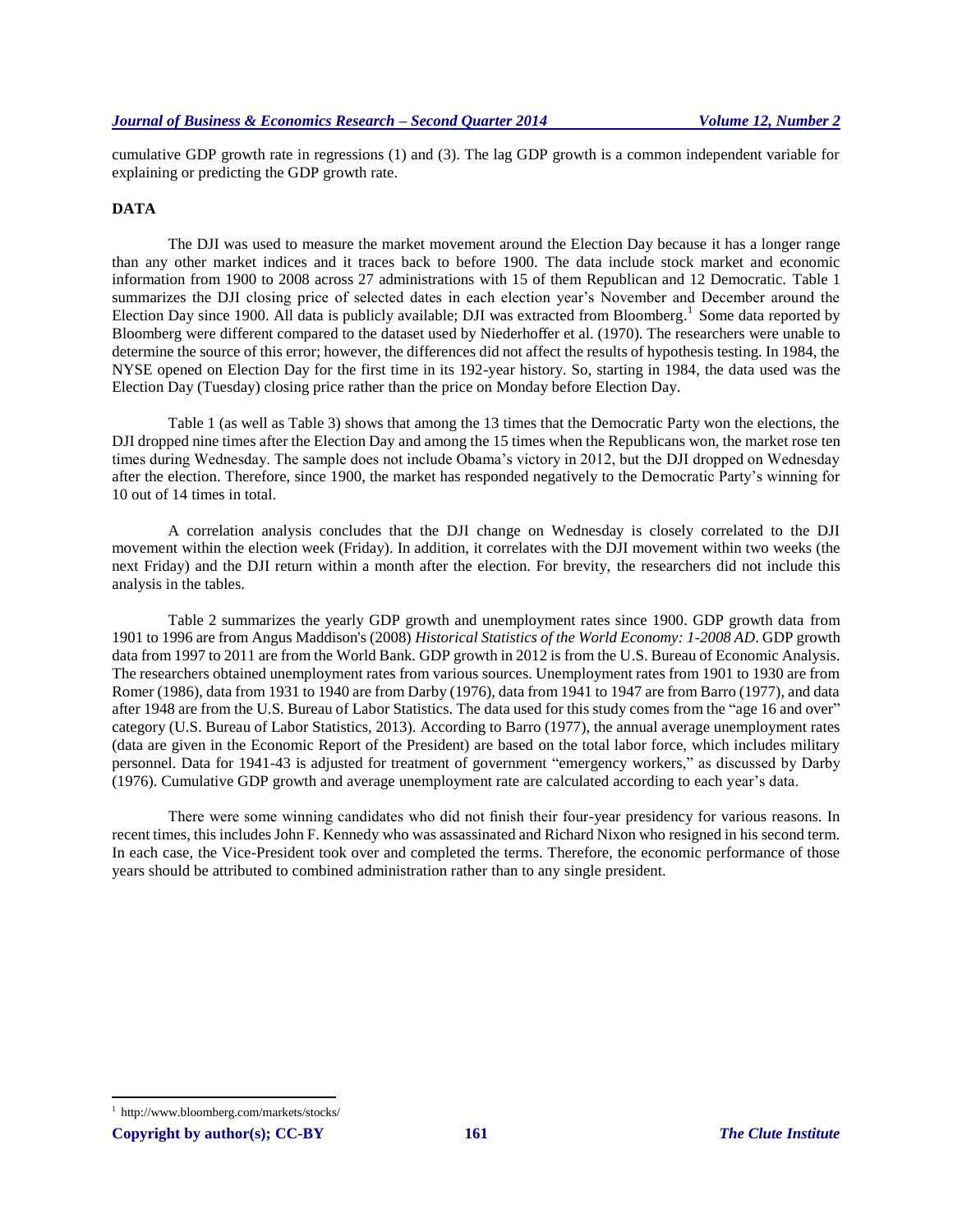| Year | <b>Election Winner</b> | Party | DJI Before Election* | Election Day | DJI Wednesday | DJI 1-Day Change | <b>DJI</b> Friday | DJI 3-Day Change<br>(9) | <b>DJI Next Friday</b> | DJI 1-Week Change<br>(9/6) | Month (in<br><b>Trading Days</b> )<br><b>DJI Next</b><br>$\overline{21}$ | DJI 1-Month Change<br>$(°_0)$ | Years (in 1000<br><b>Trading Days</b> )<br>DJI in 4 | $\text{DJI 4-Year Change}$<br>(%) |
|------|------------------------|-------|----------------------|--------------|---------------|------------------|-------------------|-------------------------|------------------------|----------------------------|--------------------------------------------------------------------------|-------------------------------|-----------------------------------------------------|-----------------------------------|
| 190  | William McKinley       | (R)   | 60.87                | 11/6/190     | 62.9          | 3.33             | 65.15             | 7.03                    | 68.19                  | 12.03                      | 65.07                                                                    | 6.90                          | 63.72                                               | 4.68                              |
| 190  | Theodore Roosevelt     | (R)   | 66.21                | 11/8/190     | 67.07         | 1.30             | 68.03             | 2.75                    | 69.69                  | 5.26                       | 68                                                                       | 2.70                          | 82.22                                               | 24.18                             |
| 190  | William Howard Taft    | (R)   | 82.9                 | 11/3/190     | 84.87         | 2.38             | 87.28             | 5.28                    | 88.38                  | 6.61                       | 86.58                                                                    | 4.44                          | 91.44                                               | 10.30                             |
| 191  | Woodrow Wilson         | (D)   | 90.29                | 11/5/191     | 91.94         | 1.83             | 91.31             | 1.13                    | 90.09                  | $-0.22$                    | 87.88                                                                    | $-2.67$                       | 95.05                                               | 5.27                              |
| 191  | Woodrow Wilson         | (D)   | 107.21               | 11/7/191     | 106.83        | $-0.35$          | 107.7             | 0.41                    | 109.62                 | 2.25                       | 106.43                                                                   | $-0.73$                       | 76.65                                               | $-28.5$                           |
| 192  | Warren G. Harding      | (R)   | 85.48                | 11/2/192     | 84.99         | $-0.57$          | 83.48             | $-2.34$                 | 77.56                  | $-9.27$                    | 77.3                                                                     | $-9.57$                       | 101.96                                              | 19.28                             |
| 192  | Calvin Coolidge        | (R)   | 103.89               | 11/4/192     | 105.11        | 1.17             | 104.9             | 0.93                    | 108.96                 | 4.88                       | 111.56                                                                   | 7.38                          | 257.13                                              | 147.5                             |
| 192  | Herbert Hoover         | (R)   | 257.58               | 11/6/192     | 260.68        | 1.20             | 263.1             | 2.12                    | 276.66                 | 7.41                       | 279.79                                                                   | 8.62                          | 61.86                                               | $-75.9$                           |
| 193  | Franklin D. Roosevelt  | (D)   | 64.58                | 11/8/193     | 61.67         | $-4.51$          | 68.03             | 5.34                    | 62.96                  | $-2.51$                    | 60.05                                                                    | $-7.01$                       | 182.25                                              | 182.2                             |
| 193  | Franklin D. Roosevelt  | (D)   | 176.67               | 11/3/193     | 180.66        | 2.26             | 181.6             | 2.79                    | 182.65                 | 3.38                       | 180.97                                                                   | 2.43                          | 132.45                                              | $-25.0$                           |
| 194  | Franklin D. Roosevelt  | (D)   | 135.21               | 11/5/194     | 131.98        | $-2.39$          | 136.6             | 1.06                    | 134.74                 | $-0.35$                    | 130.33                                                                   | $-3.61$                       | 148.87                                              | 10.10                             |
| 194  | Franklin D. Roosevelt  | (D)   | 147.92               | 11/7/194     | 147.52        | $-0.27$          | 148.1             | 0.11                    | 145.77                 | $-1.45$                    | 149.23                                                                   | 0.89                          | 188.28                                              | 27.29                             |
| 194  | Harry S Truman         | (D)   | 189.76               | 11/2/194     | 182.46        | $-3.85$          | 178.4             | $-6.00$                 | 176.01                 | $-7.25$                    | 175                                                                      | $-7.78$                       | 265.83                                              | 40.09                             |
| 195  | Dwight D. Eisenhower   | (R)   | 270.22               | 11/4/195     | 271.29        | 0.40             | 273.5             | $\overline{1.20}$       | 274.44                 | 1.56                       | 282.05                                                                   | 4.38                          | 490.18                                              | 81.40                             |
| 195  | Dwight D. Eisenhower   | (R)   | 495.36               | 11/6/195     | 491.14        | $-0.85$          | 485.3             | $-2.02$                 | 480.66                 | $-2.97$                    | 492.73                                                                   | $-0.53$                       | 587.30                                              | 18.56                             |
| 196  | John F. Kennedy        | (D)   | 597.62               | 11/8/196     | 602.25        | 0.77             | 608.6             | 1.84                    | 603.61                 | 1.00                       | 605.16                                                                   | 1.26                          | 876.20                                              | 46.61                             |
| 196  | Lyndon Johnson         | (D)   | 875.5                | 11/3/196     | 873.81        | $-0.19$          | 876.9             | 0.16                    | 874.1                  | $-0.16$                    | 870.78                                                                   | $-0.54$                       | 950.65                                              | 8.58                              |
| 196  | Richard Nixon          | (R)   | 946.23               | 11/5/196     | 949.47        | 0.34             | 959               | 1.35                    | 963.7                  | 1.85                       | 977.69                                                                   | 3.32                          | 930.46                                              | $-1.67$                           |
| 197  | Richard Nixon          | (R)   | 984.8                | 11/7/197     | 983.74        | $-0.11$          | 995.3             | 1.06                    | 1005.57                | 2.11                       | 1033.26                                                                  | 4.92                          | 937.00                                              | $-4.85$                           |
| 197  | Jimmy Carter           | (D)   | 966.09               | 11/2/197     | 956.53        | $-0.99$          | 943.1             | $-2.38$                 | 927.69                 | $-3.97$                    | 946.64                                                                   | $-2.01$                       | 959.90                                              | $-0.64$                           |
| 198  | Ronald Reagan          | (R)   | 937.2                | 11/4/198     | 953.16        | 1.70             | 932.4             | $-0.51$                 | 986.35                 | 5.24                       | 970.48                                                                   | 3.55                          | 1195.89                                             | 27.60                             |
| 198  | Ronald Reagan          | (R)   | 1229.24              | 11/6/198     | 1233.22       | 0.32             | 1219              | $-0.84$                 | 1187.94                | $-3.36$                    | 1170.49                                                                  | $-4.78$                       | 2183.50                                             | 77.63                             |
| 198  | George Bush            | (R)   | 2124.64              | 11/8/198     | 2118.24       | $-0.30$          | 2067              | $-2.71$                 | 2062.41                | $-2.93$                    | 2141.71                                                                  | 0.80                          | 3200.88                                             | 50.66                             |
| 199  | <b>Bill Clinton</b>    | (D)   | 3262.21              | 11/3/199     | 3223.04       | $-1.20$          | 3240              | $-0.68$                 | 3233.03                | $-0.89$                    | 3276.53                                                                  | 0.44                          | 6059.19                                             | 85.74                             |
| 199  | <b>Bill Clinton</b>    | (D)   | 6041.67              | 11/5/199     | 6177.71       | 2.25             | 6220              | 2.95                    | 6348.03                | 5.07                       | 6437.1                                                                   | 6.55                          | 10271.72                                            | 70.01                             |
| 200  | George W. Bush         | (R)   | 10977.21             | 11/7/200     | 10907.06      | $-0.64$          | 10603             | $-3.41$                 | 10629.9                | $-3.16$                    | 10617.36                                                                 | $-3.28$                       | 10137.05                                            | $-7.65$                           |
| 200  | George W. Bush         | (R)   | 10054.39             | 11/2/200     | 10137.05      | 0.82             | 10388             | 3.31                    | 10539                  | 4.82                       | 10585.12                                                                 | 5.28                          | 8519.21                                             | $-15.2$                           |
| 200  | Barack Obama           | (D)   | 9625.28              | 11/4/200     | 9139.27       | $-5.05$          | 8944              | $-7.08$                 | 8497.31                | $-11.72$                   | 8635.42                                                                  | $-10.28$                      | 13077.34                                            | 35.86                             |

**Table 1: Summary of Dow Jones Industrial Average (DJI) Around Election Day\***

 $\overline{\Gamma}$ 8 \* DJI closing price of the day just before election results were revealed, which was Monday before 1980 and Tuesday since 1984.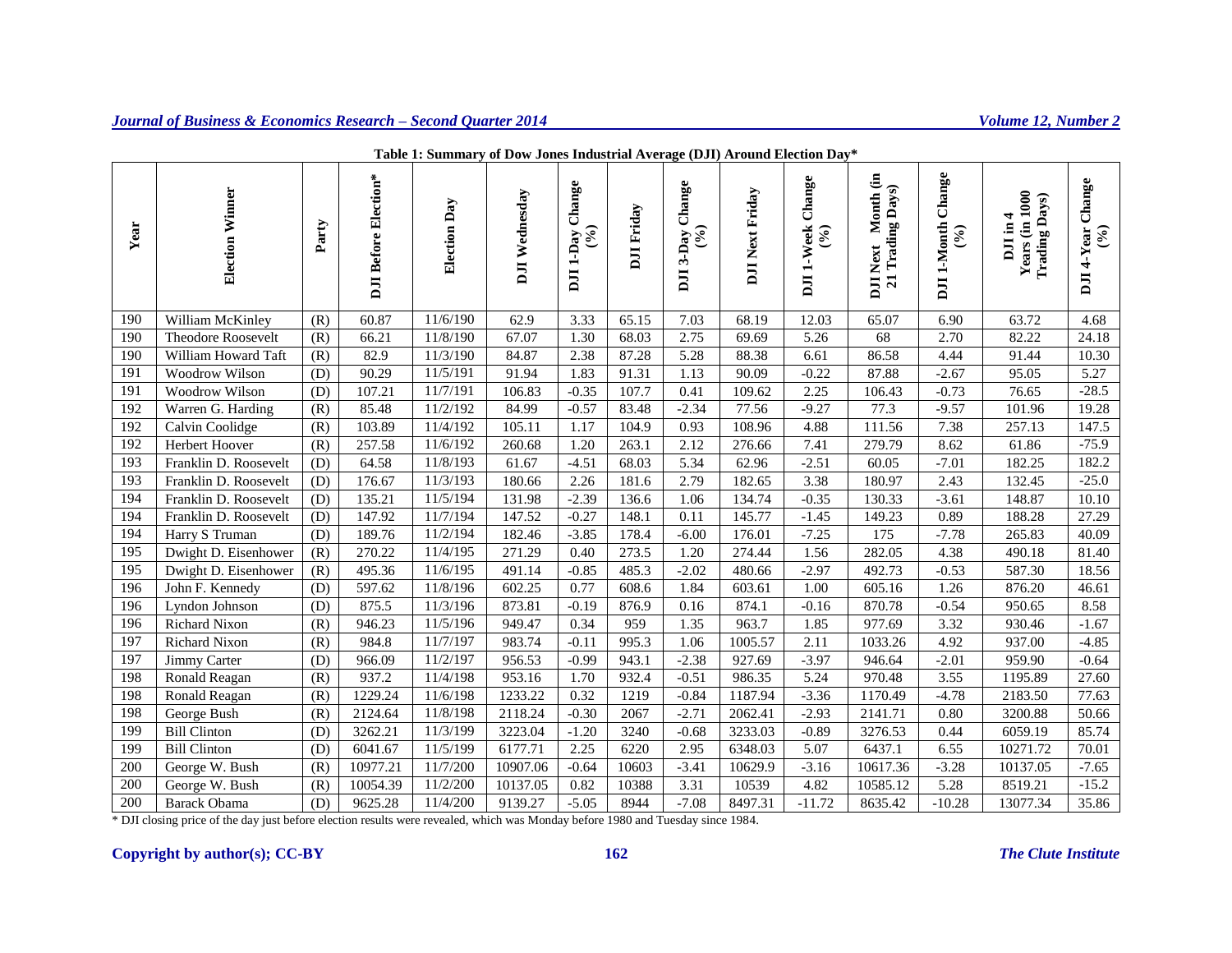|                            |       | <b>First Year</b> |            | <b>Second Year</b>   |      |            | <b>Third Year</b>    |      |                   | <b>Fourth Year</b>   |      |                   | <b>All Four Years</b> |                                 |                                 |
|----------------------------|-------|-------------------|------------|----------------------|------|------------|----------------------|------|-------------------|----------------------|------|-------------------|-----------------------|---------------------------------|---------------------------------|
| <b>President</b>           | Party | Year              | GDP Growth | Unemployment<br>Rate | Year | GDP Growth | Unemployment<br>Rate | Year | <b>GDP Growth</b> | Unemployment<br>Rate | Year | <b>GDP</b> Growth | Unemployment<br>Rate  | <b>Cumulative</b><br>GDP Growth | Unemployment<br>Rate<br>Average |
| W. McKinley/T. Roosevelt   | (R)   | 1901              | 11.3       | 4.59                 | 1902 | 1.04       | 4.30                 | 1903 | 4.86              | 4.35                 | 1904 | $-1.26$           | 5.08                  | 16.395                          | 4.580                           |
| Theodore Roosevelt         | (R)   | 1905              | 7.40       | 4.62                 | 1906 | 11.5       | 3.29                 | 1907 | 1.54              | 3.57                 | 1908 | $-8.19$           | 6.17                  | 11.657                          | 4.413                           |
| William Howard Taft        | (R)   | 1909              | 12.2       | 5.13                 | 1910 | 1.02       | 5.86                 | 1911 | 3.26              | 6.27                 | 1912 | 4.68              | 5.25                  | 22.550                          | 5.628                           |
| Woodrow Wilson             | (D)   | 1913              | 3.95       | 4.93                 | 1914 | $-7.7$     | 6.63                 | 1915 | 2.82              | 7.18                 | 1916 | 13.80             | 5.63                  | 12.265                          | 6.093                           |
| Woodrow Wilson             | (D)   | 1917              | $-2.50$    | 5.23                 | 1918 | 9.02       | 3.38                 | 1919 | 0.87              | 2.95                 | 1920 | $-0.95$           | 5.16                  | 6.201                           | 4.180                           |
| W. G. Harding/C. Coolidge  | (R)   | 1921              | $-2.27$    | 8.73                 | 1922 | 5.53       | 6.93                 | 1923 | 13.2              | 4.80                 | 1924 | 3.06              | 5.80                  | 20.310                          | 6.565                           |
| Calvin Coolidge            | (R)   | 1925              | 2.32       | 4.92                 | 1926 | 6.52       | 4.02                 | 1927 | 1.0               | 4.57                 | 1928 | 1.12              | 5.02                  | 11.314                          | 4.633                           |
| Herbert Hoover             | (R)   | 1929              | 6.12       | 4.61                 | 1930 | $-8.9$     | 8.94                 | 1931 | $-7.8$            | 15.3                 | 1932 | $-13.20$          | 22.90                 | $-22.530$                       | 12.938                          |
| Franklin D. Roosevelt      | (D)   | 1933              | $-2.10$    | 20.60                | 1934 | 7.73       | 16.00                | 1935 | 7.65              | 14.20                | 1936 | 14.21             | 9.90                  | 29.669                          | 15.175                          |
| Franklin D. Roosevelt      | (D)   | 1937              | 4.28       | 9.10                 | 1938 | $-3.98$    | 12.50                | 1939 | 7.96              | 11.30                | 1940 | 7.73              | 9.50                  | 16.456                          | 10.600                          |
| Franklin D. Roosevelt      | (D)   | 1941              | 18.20      | 5.80                 | 1942 | 20.01      | 2.90                 | 1943 | 19.89             | 1.50                 | 1944 | 8.38              | 1.00                  | 84.318                          | 2.800                           |
| F. D. Roosevelt/ H. Truman | (D)   | 1945              | $-4.02$    | 1.60                 | 1946 | $-20.64$   | 3.70                 | 1947 | $-1.51$           | 3.80                 | 1948 | 3.78              | 3.80                  | $-22.145$                       | 3.225                           |
| Harry S. Truman            | (D)   | 1949              | 0.39       | 5.90                 | 1950 | 8.69       | 5.30                 | 1951 | 7.61              | 3.30                 | 1952 | 3.73              | 3.00                  | 21.797                          | 4.375                           |
| Dwight D. Eisenhower       | (R)   | 1953              | 4.60       | 2.90                 | 1954 | $-0.66$    | 5.50                 | 1955 | 7.07              | 4.40                 | 1956 | 1.95              | 4.10                  | 13.426                          | 4.225                           |
| Dwight D. Eisenhower       | (R)   | 1957              | 1.88       | 4.30                 | 1958 | $-1.01$    | 6.80                 | 1959 | 7.42              | 5.50                 | 1960 | 2.49              | 5.50                  | 11.032                          | 5.525                           |
| J. F. Kennedy/L. Johnson   | (D)   | 1961              | 2.33       | 6.70                 | 1962 | 6.03       | 5.50                 | 1963 | 4.32              | 5.70                 | 1964 | 5.79              | 5.20                  | 19.741                          | 5.775                           |
| Lyndon Johnson             | (D)   | 1965              | 6.38       | 4.50                 | 1966 | 6.55       | 3.80                 | 1967 | 2.50              | 3.80                 | 1968 | 4.76              | 3.60                  | 21.712                          | 3.925                           |
| Richard Nixon              | (R)   | 1969              | 3.13       | 3.50                 | 1970 | 0.17       | 4.90                 | 1971 | 3.12              | 5.90                 | 1972 | 5.30              | 5.60                  | 12.174                          | 4.975                           |
| R. Nixon/G. R. Ford        | (R)   | 1973              | 5.68       | 4.90                 | 1974 | $-0.28$    | 5.60                 | 1975 | $-0.28$           | 8.50                 | 1976 | 5.24              | 7.70                  | 10.596                          | 6.675                           |
| Jimmy Carter               | (D)   | 1977              | 4.53       | 7.10                 | 1978 | 5.71       | 6.10                 | 1979 | 3.40              | 5.80                 | 1980 | 0.05              | 7.10                  | 14.313                          | 6.525                           |
| Ronald Reagan              | (R)   | 1981              | 2.50       | 7.60                 | 1982 | $-1.87$    | 9.70                 | 1983 | 4.19              | 9.60                 | 1984 | 7.28              | 7.50                  | 12.427                          | 8.600                           |
| Ronald Reagan              | (R)   | 1985              | 3.88       | 7.20                 | 1986 | 3.44       | 7.00                 | 1987 | 3.52              | 6.20                 | 1988 | 4.21              | 5.50                  | 15.919                          | 6.475                           |
| George Bush                | (R)   | 1989              | 3.46       | 5.30                 | 1990 | 1.75       | 5.60                 | 1991 | $-0.19$           | 6.80                 | 1992 | 3.34              | 7.50                  | 8.580                           | 6.300                           |
| <b>Bill Clinton</b>        | (D)   | 1993              | 2.69       | 6.90                 | 1994 | 4.06       | 6.10                 | 1995 | 2.54              | 5.60                 | 1996 | 3.75              | 5.40                  | 13.682                          | 6.000                           |
| <b>Bill Clinton</b>        | (D)   | 1997              | 4.50       | 4.90                 | 1998 | 4.40       | 4.50                 | 1999 | 4.90              | 4.20                 | 2000 | 4.20              | 4.00                  | 19.250                          | 4.400                           |
| George W. Bush             | (R)   | 2001              | 1.10       | 4.70                 | 2002 | 1.80       | 5.80                 | 2003 | 2.60              | 6.00                 | 2004 | 3.50              | 5.50                  | 9.292                           | 5.500                           |
| George W. Bush             | (R)   | 2005              | 3.10       | 5.10                 | 2006 | 2.70       | 4.60                 | 2007 | 1.90              | 4.60                 | 2008 | $-0.40$           | 5.80                  | 7.464                           | 5.025                           |
| <b>Barack Obama</b>        | (D)   | 2009              | $-3.50$    | 9.30                 | 2010 | 3.00       | 9.60                 | 2011 | 1.70              | 9.00                 | 2012 | 2.20              | 8.10                  | 3.309                           | 9.000                           |
| Average                    |       |                   | 3.63       | 6.10                 |      | 2.34       | 6.24                 |      | 3.93              | 6.24                 |      | 3.23              | 6.30                  | 14.33                           | 6.22                            |
| Average since 1953         |       |                   | 3.08       | 5.66                 |      | 2.39       | 6.07                 |      | 3.25              | 6.11                 |      | 3.58              | 5.87                  | 12.86                           | 5.93                            |
| Average (Republican)       |       |                   | 4.43       | 5.21                 |      | 1.52       | 5.92                 |      | 3.03              | 6.42                 |      | 1.27              | 6.99                  | 10.71                           | 6.14                            |
| Average since 1953 (R)     |       |                   | 3.26       | 5.06                 |      | 0.67       | 6.17                 |      | 3.26              | 6.39                 |      | 3.66              | 6.08                  | 11.21                           | 5.92                            |
| Average (Democratic)       |       |                   | 2.70       | 7.12                 |      | 3.30       | 6.62                 |      | 4.97              | 6.03                 |      | 5.49              | 5.49                  | 18.51                           | 6.31                            |
| Average since 1953 (D)     |       |                   | 2.82       | 6.57                 |      | 4.96       | 5.93                 |      | 3.23              | 5.68                 |      | 3.46              | 5.57                  | 15.33                           | 5.94                            |

## **Table 2: Summary of Yearly GDP Growth and Unemployment Rate under Each President's Administration**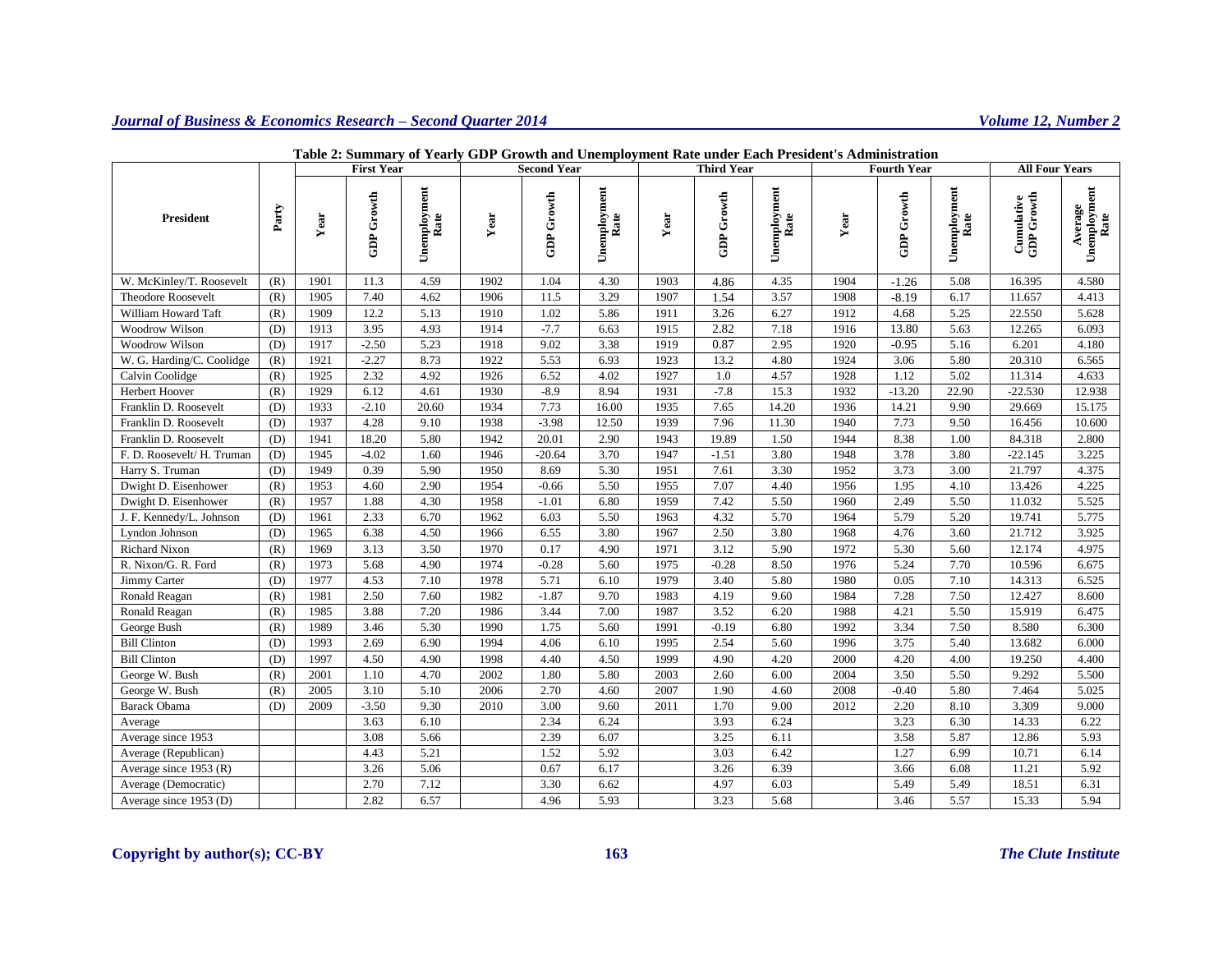| President                  | Party | Year | Change<br>$\mathcal{E}$<br>DJI 1-Day | DJI Return<br>Positive? | GDP<br>Growth<br>Cumulative | <b>Growth Minus</b><br>Cumulative<br>Average | Growth Abov<br>Cumulative<br>Average? | Market Correct<br>about Growth? | Unemployment<br>Average<br>Rate | Unemployment<br>Minus Average<br>Average | Below Average?<br>Unemployment | Unemployment?<br>Market Correct<br>about |
|----------------------------|-------|------|--------------------------------------|-------------------------|-----------------------------|----------------------------------------------|---------------------------------------|---------------------------------|---------------------------------|------------------------------------------|--------------------------------|------------------------------------------|
| W. McKinley/T. Roosevelt   | (R)   | 1900 | 3.33                                 | Yes                     | 16.395                      | 2.065                                        | Yes                                   | Yes                             | 4.580                           | $-1.640$                                 | Yes                            | Yes                                      |
| <b>Theodore Roosevelt</b>  | (R)   | 1904 | 1.30                                 | Yes                     | 11.657                      | $-2.673$                                     | No                                    | No                              | 4.413                           | $-1.808$                                 | Yes                            | Yes                                      |
| William Howard Taft        | (R)   | 1908 | 2.38                                 | Yes                     | 22.550                      | 8.220                                        | Yes                                   | Yes                             | 5.628                           | $-0.593$                                 | Yes                            | Yes                                      |
| Woodrow Wilson             | (D)   | 1912 | 1.83                                 | Yes                     | 12.265                      | $-2.065$                                     | No                                    | N <sub>o</sub>                  | 6.093                           | $-0.128$                                 | Yes                            | Yes                                      |
| Woodrow Wilson             | (D)   | 1916 | $-0.35$                              | No                      | 6.201                       | $-8.129$                                     | No                                    | Yes                             | 4.180                           | $-2.040$                                 | Yes                            | No                                       |
| W. G. Harding/C. Coolidge  | (R)   | 1920 | $-0.57$                              | N <sub>o</sub>          | 20.310                      | 5.980                                        | Yes                                   | N <sub>o</sub>                  | 6.565                           | 0.345                                    | N <sub>o</sub>                 | Yes                                      |
| Calvin Coolidge            | (R)   | 1924 | 1.17                                 | Yes                     | 11.314                      | $-3.016$                                     | N <sub>o</sub>                        | No                              | 4.633                           | $-1.588$                                 | Yes                            | Yes                                      |
| Herbert Hoover             | (R)   | 1928 | 1.20                                 | Yes                     | $-22.530$                   | $-36.860$                                    | No                                    | No                              | 12.938                          | 6.718                                    | No                             | No                                       |
| Franklin D. Roosevelt      | (D)   | 1932 | $-4.51$                              | N <sub>o</sub>          | 29.669                      | 15.339                                       | Yes                                   | No                              | 15.175                          | 8.955                                    | No                             | Yes                                      |
| Franklin D. Roosevelt      | (D)   | 1936 | 2.26                                 | Yes                     | 16.456                      | 2.126                                        | Yes                                   | Yes                             | 10.600                          | 4.380                                    | N <sub>o</sub>                 | No                                       |
| Franklin D. Roosevelt      | (D)   | 1940 | $-2.39$                              | N <sub>o</sub>          | 84.318                      | 69.988                                       | Yes                                   | No                              | 2.800                           | $-3.420$                                 | Yes                            | No                                       |
| F. D. Roosevelt/H. Truman  | (D)   | 1944 | $-0.27$                              | No                      | $-22.145$                   | $-36.475$                                    | No                                    | Yes                             | 3.225                           | $-2.995$                                 | Yes                            | No                                       |
| Harry S Truman             | (D)   | 1948 | $-3.85$                              | N <sub>o</sub>          | 21.797                      | 7.467                                        | Yes                                   | No                              | 4.375                           | $-1.845$                                 | Yes                            | No                                       |
| Dwight D. Eisenhower       | (R)   | 1952 | 0.40                                 | Yes                     | 13.426                      | $-0.904$                                     | No                                    | No                              | 4.225                           | $-1.995$                                 | Yes                            | Yes                                      |
| Dwight D. Eisenhower       | (R)   | 1956 | $-0.85$                              | No                      | 11.032                      | $-3.298$                                     | No                                    | Yes                             | 5.525                           | $-0.695$                                 | Yes                            | No                                       |
| John F. Kennedy/L. Johnson | (D)   | 1960 | 0.77                                 | Yes                     | 19.741                      | 5.411                                        | Yes                                   | Yes                             | 5.775                           | $-0.445$                                 | Yes                            | Yes                                      |
| Lyndon Johnson             | (D)   | 1964 | $-0.19$                              | N <sub>o</sub>          | 21.712                      | 7.382                                        | Yes                                   | No                              | 3.925                           | $-2.295$                                 | Yes                            | No                                       |
| Richard Nixon              | (R)   | 1968 | 0.34                                 | Yes                     | 12.174                      | $-2.156$                                     | No                                    | No                              | 4.975                           | $-1.245$                                 | Yes                            | Yes                                      |
| R. Nixon/Gerald R. Ford    | (R)   | 1972 | $-0.11$                              | No                      | 10.596                      | $-3.734$                                     | No                                    | Yes                             | 6.675                           | 0.455                                    | No                             | Yes                                      |
| Jimmy Carter               | (D)   | 1976 | $-0.99$                              | No                      | 14.313                      | $-0.017$                                     | No                                    | Yes                             | 6.525                           | 0.305                                    | No                             | Yes                                      |
| Ronald Reagan              | (R)   | 1980 | 1.70                                 | Yes                     | 12.427                      | $-1.903$                                     | No                                    | No                              | 8.600                           | 2.380                                    | No                             | No                                       |
| Ronald Reagan              | (R)   | 1984 | 0.32                                 | Yes                     | 15.919                      | 1.589                                        | Yes                                   | Yes                             | 6.475                           | 0.255                                    | N <sub>o</sub>                 | No                                       |
| George Bush                | (R)   | 1988 | $-0.30$                              | No                      | 8.580                       | $-5.750$                                     | $\rm No$                              | Yes                             | 6.300                           | 0.080                                    | No                             | Yes                                      |
| <b>Bill Clinton</b>        | (D)   | 1992 | $-1.20$                              | N <sub>o</sub>          | 13.682                      | $-0.648$                                     | N <sub>o</sub>                        | Yes                             | 6.000                           | $-0.220$                                 | Yes                            | No                                       |
| <b>Bill Clinton</b>        | (D)   | 1996 | 2.25                                 | Yes                     | 19.250                      | 4.920                                        | Yes                                   | Yes                             | 4.400                           | $-1.820$                                 | Yes                            | No                                       |
| George W. Bush             | (R)   | 2000 | $-0.64$                              | No                      | 9.292                       | $-5.038$                                     | No                                    | Yes                             | 5.500                           | $-0.720$                                 | Yes                            | No                                       |
| George W. Bush             | (R)   | 2004 | 0.82                                 | Yes                     | 7.464                       | $-6.866$                                     | No                                    | No                              | 5.025                           | $-1.195$                                 | Yes                            | Yes                                      |
| <b>Barack Obama</b>        | (D)   | 2008 | $-5.05$                              | N <sub>o</sub>          | 3.309                       | $-11.021$                                    | No                                    | Yes                             | 9.000                           | 2.780                                    | N <sub>o</sub>                 | Yes                                      |

### **Table 3: Summary of Market's Prediction and 4-Year Economic Performance under Each Administration**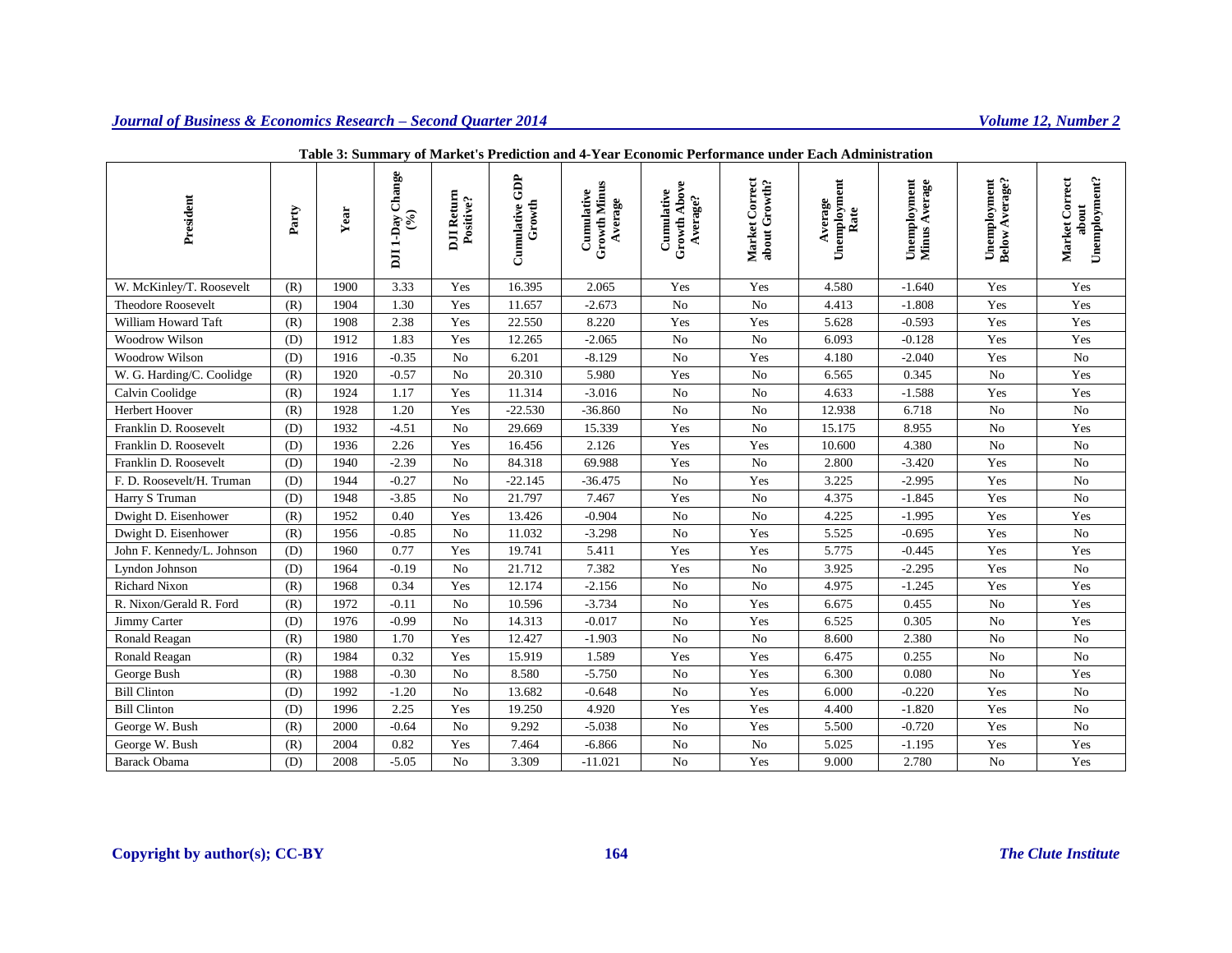# **EMPIRICAL RESULTS**

#### **Descriptive Statistics**

GDP growth rates under Democratic administration in the second, third, and the fourth years are greater than growth under a Republican administration. The difference in the second year has enlarged since 1953, while the differences in the third and fourth years have shrunk during the second half of the 20th century. The average cumulative GDP growth for four years under Democratic administration is 18.51 percent since 1900 and 15.33 percent since 1953, while under Republican presidents the numbers are 10.71 percent and 11.21 percent, respectively (see Figure 1).



**Figure 1: GDP Growth Rate Over Time Under Each Party**

\* The grey area is Republican administration and the blank area is Democratic administration.

The average Republican administration unemployment rate is higher as compared to Democratic. In addition, Republican presidents tend to govern in an economy with increasing rates, while Democratic presidents govern over declining unemployment rates. The average unemployment rate under a Republican administration increased from 5.21 in the first year to 6.99 in the last year. This compares to the average unemployment rate under a Democratic administration which shows a negative trend. The average unemployment rates of the four years within a Democratic presidency term are 7.12, 6.62, 6.03, and 5.49, respectively (see Figure 2).

Table 3 briefly compares each after-election DJI movement (using Wednesday change as the indicator) and economic performance within a four-year administration. Since in the long run the US GDP growth rate keeps relatively stable (the log US GDP line is famous for that it is almost straight except for some special years), the difference between the GDP growth under each administration and the average GDP growth since 1900 were used as the indicator of economic growth. The researchers also use the difference between the average unemployment rate under each administration and the average unemployment rate since 1900 as the other indicator of economy. If the DJI moves positively, the assumption was that the market is optimistic about the future economy and expects a higher growth rate and lower unemployment rate, and vice versa. If the future economic indicators met the market expectation, the researchers assess the market conclusion as correct.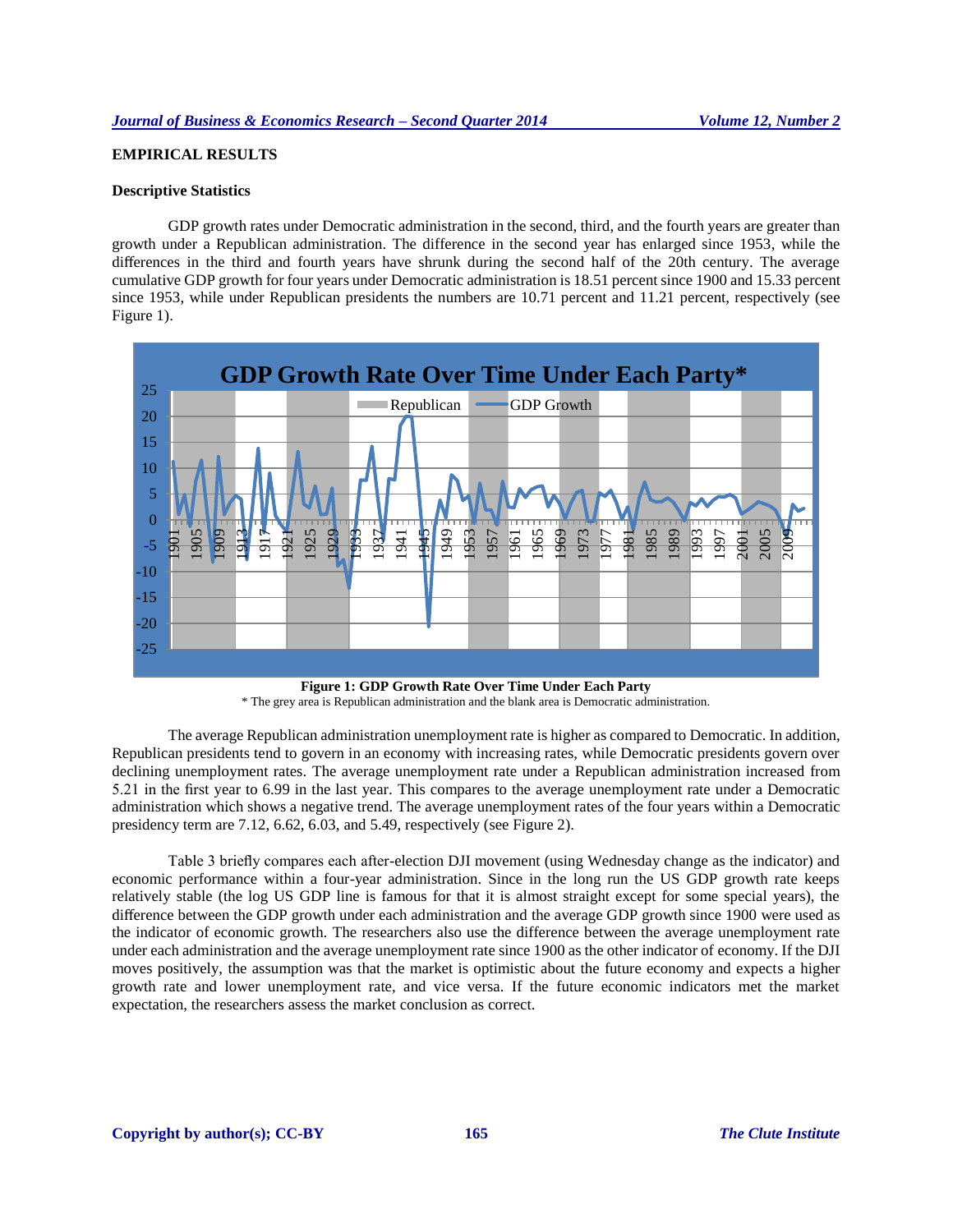

\* The grey area is Republican administration and the blank area is Democratic administration.

The data of the individual 28 administrations are divided into three groups with equal length of years. From Table 3, it is clear that the market has been more and more accurate in predicting the GDP growth, especially after 1972. From McKinley to the end of Roosevelt's first term, the market was only three times right about the GDP growth and seven times right about the unemployment rate level. From 1936 to the end of Nixon's second term, the market was four times right about the GDP growth and three times right about the unemployment rate level. From 1972 to the end of Bush's second term, the market was seven times right about the GDP growth and four times right about the unemployment rate level. If the increasing accuracy of prediction future GDP growth implies the market's greater ability of integrating the candidate's information, it seems that the market's movement after election did not reflect investors' expectation of the unemployment rate. Instead of concluding that the market is not good at predicting the future unemployment rate under a specific administration, an alternative explanation is that compared to economic growth, the unemployment rate is relatively less important in determining the market's movement direction, under the assumption that the market is more and more efficient in evaluating a presidential candidate and his party.

Figures 3, 4, and 5 show more information by presenting the evolution of historical correlations between DJI change after Election Day and other indicators of interest. Figure 3 shows the evolution of correlation coefficients between DJI change after Election Day and GDP growth. The calculation of correlation coefficients in Figure 3 is as follows. For each observation, the value is the correlation coefficient of two time series data, each containing 10 numbers which indicate 10 administrations in past years - one is the DJI 1-Day Change from Table 1 and the other is the Cumulative GDP Growth from Table 2. For example, the value of the observation in 1940 (equal to -0.52) is the correlation coefficient of DJI 1-Day Change from 1904 to 1940 (for observation in 1972, it is from 1936 to 1972, across 40 years and 10 administrations) and Cumulative GDP Growth during the same period. The higher value in later years means the greater match between DJI change after Election Day and the cumulative GDP growth under the president's four-year administration.

The other figures are generated in a similar way. Figure 4 presents the evolution of correlation coefficients between DJI changes after Election Day and the average unemployment rate, and Figure 5 presents the evolution of correlation coefficients between DJI change after Election Day and the overall DJI return within four years.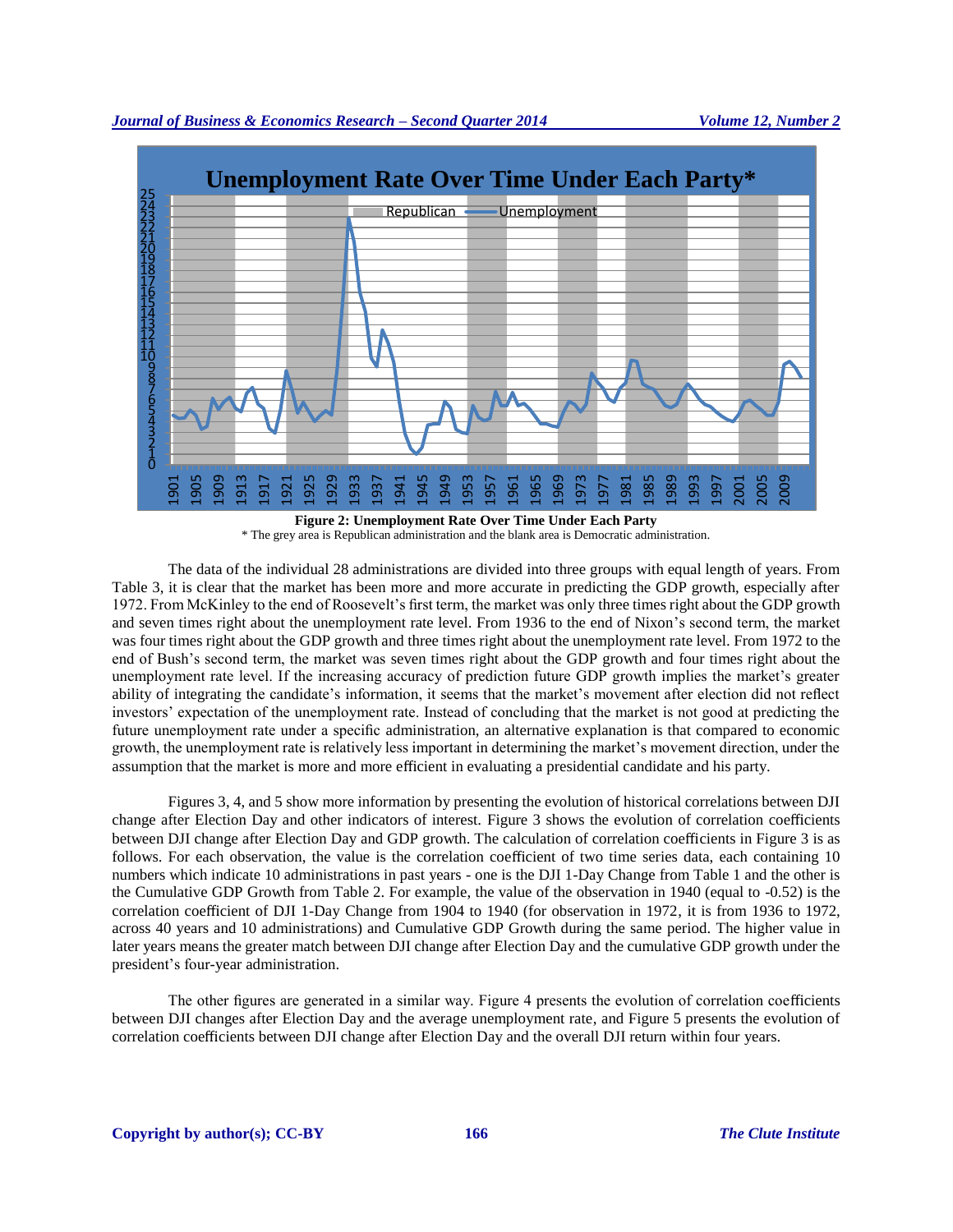



**Figure 3: Evolution of Correlation between DJI Change after Election Day and GDP Growth of Past 10 Administrations**



**Unemployment Rate of Past 10 Administrations**

The figures show that the market has been more and more accurate and efficient in predicting the future GDP growth and the future market return under a president, as the correlation coefficients are increasing. However, the correlation coefficients between the DJI change after election and the average unemployment rate keep around zero constantly for most of the time. Although the numbers decline in Figure 5 and 4 very recently, the trend is not as clear as in the 4-year GDP growth and DJI return figures.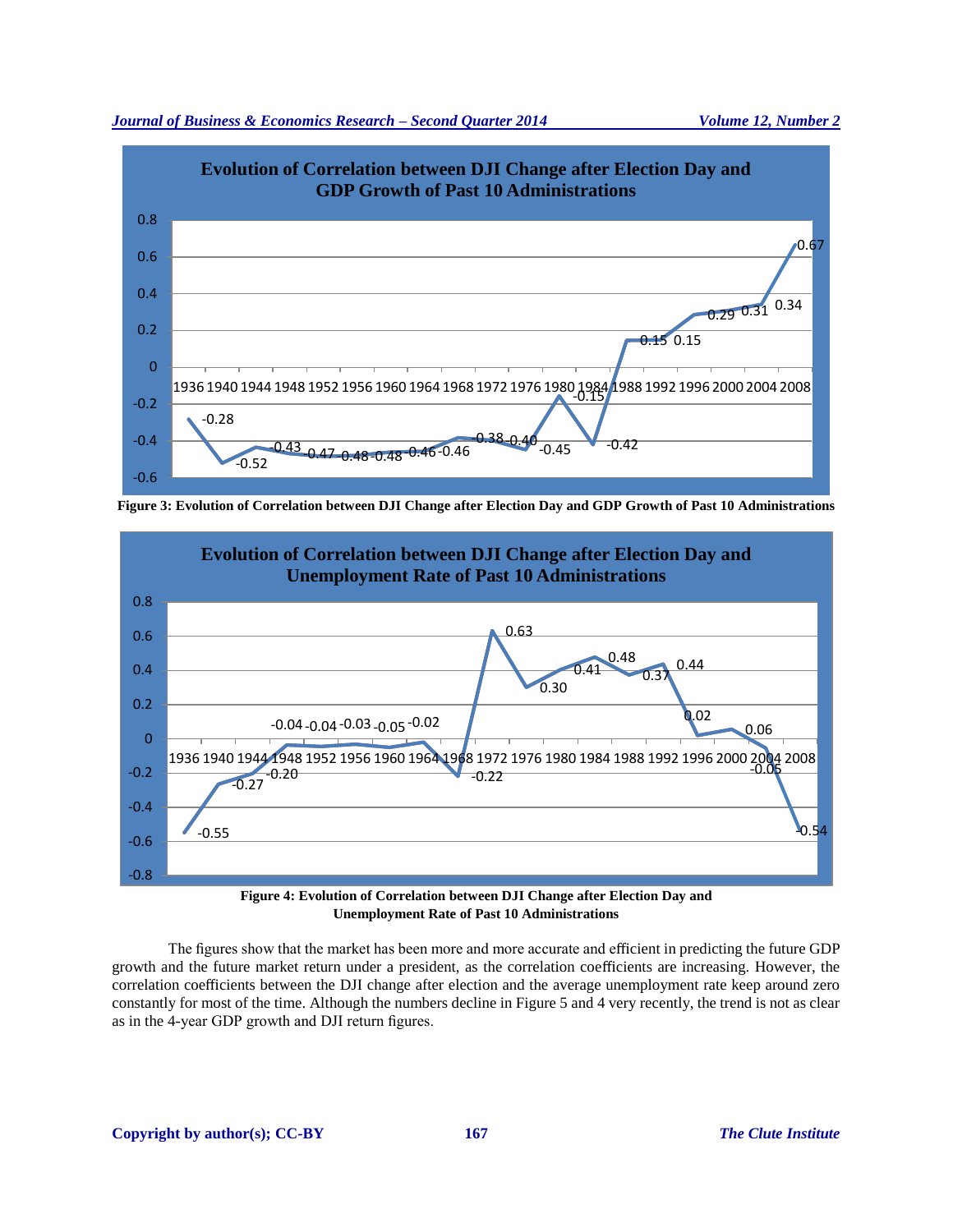



**Figure 5: Evolution of Correlation between DJI Change after Election Day and DJI Change for 4 Years of Past 10 Administrations**

There is a possibility that the results are due to coincidence since the correlation analysis does not ensure the causality, as most research has encountered similar problems; but each of stock market, economic indicators, and presidential election attracts people's attention and it is useful to show readers the important relationships between them.

# **RESULTS**

Table 4 shows six regressions of which (1), (2), and (5) show the results of a sub-sample of the most recent ten administrations from Richard Nixon/Gerald Ford in 1972. Models (1) and (2) show that for the most recent ten administrations, the 1-day DJI percentage change following the Election Day is a significant predictor of the cumulative GDP growth of the following four years. However, Models (3) and (4) show that the prediction has no significant accuracy when all 28 administrations since 1900 are included. Models (5) and (6) show that the 1-day DJI percentage change following the Election Day and the average unemployment rate of the following four years has no correlation in both the sub-sample and the full sample.

| <b>Table 4: Results of Regressions</b> |                                           |                                           |                                    |                                    |                                |                                |  |  |  |
|----------------------------------------|-------------------------------------------|-------------------------------------------|------------------------------------|------------------------------------|--------------------------------|--------------------------------|--|--|--|
| <b>Model</b>                           | (1)                                       | (2)                                       | (3)                                | (4)                                | (5)                            | (6)                            |  |  |  |
|                                        | <b>Cumulative</b><br><b>GDP</b><br>Growth | <b>Cumulative</b><br><b>GDP</b><br>Growth | <b>Cumulative</b><br>GDP<br>Growth | <b>Cumulative</b><br>GDP<br>Growth | Average<br><b>Unemployment</b> | Average<br><b>Unemployment</b> |  |  |  |
| DJI 1-Day Change                       | $1.660^{\degree}$                         | $1.533*$                                  | $-0.677$                           | $-1.918$                           | $-0.385$                       | $-0.294$                       |  |  |  |
|                                        | (0.699)                                   | (0.605)                                   | (1.798)                            | (1.678)                            | (0.214)                        | (0.266)                        |  |  |  |
| Lag Cumulative                         | $-0.190$                                  |                                           | $-0.334$                           |                                    |                                |                                |  |  |  |
| <b>GDP</b> Growth                      | (0.431)                                   |                                           | (0.205)                            |                                    |                                |                                |  |  |  |
| Constant                               | $14.35^*$                                 | $11.97***$                                | 19.34***                           | $14.25***$                         | $6.327***$                     | $6.206***$                     |  |  |  |
|                                        | (5.528)                                   | (1.166)                                   | (4.496)                            | (3.325)                            | (0.412)                        | (0.528)                        |  |  |  |
| $\boldsymbol{N}$                       | 10                                        | 10                                        | 28                                 | 28                                 | 10                             | 28                             |  |  |  |
| $R^2$                                  | 0.460                                     | 0.446                                     | 0.139                              | 0.048                              | 0.288                          | 0.045                          |  |  |  |

Standard Errors In Parentheses,  $p < 0.05$ ,  $p < 0.01$ ,  $p > 0.001$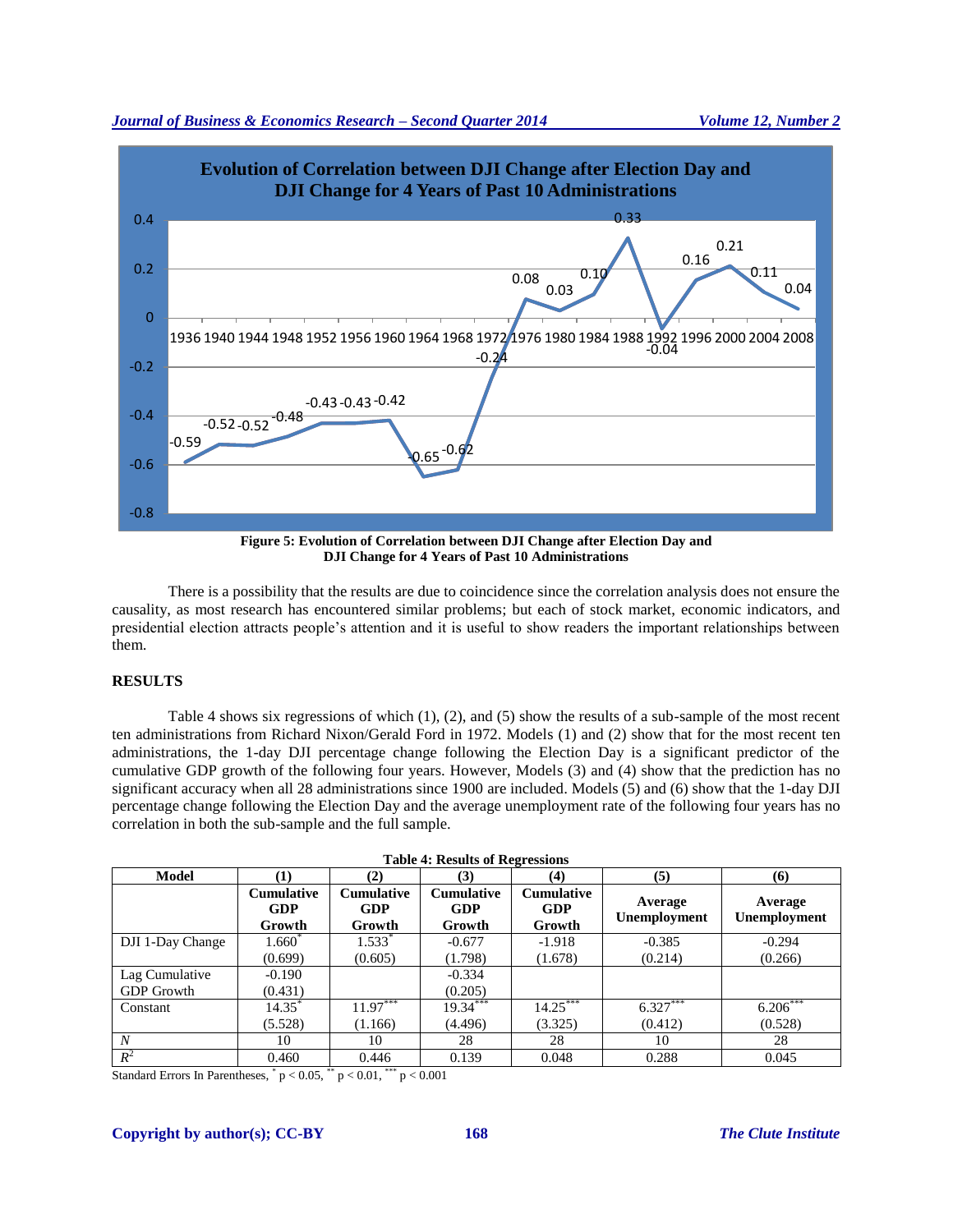## **CONCLUSION**

The authors' study adds to the literature on examining the relationship between a presidential administration and the economy. The researchers demonstrated that GDP growth is associated with the prediction of the Wall Street, as defined by the change in stock price immediately after the election. This relationship has strengthened over time. The researchers were not able to identify the same relationship between stock market change immediately after an election and unemployment. The divergent results may be explained by the political economy framework and the strong relationship between business and the presidential administration. Given that the focus of business is on growth and not full employment, these results suggest that when Wall Street casts its prediction after an election, the prediction focuses on growth and excludes unemployment variables. Additional research is needed to determine how GDP, unemployment, and presidential policies interrelate.

### **AUTHOR INFORMATION**

**Wen-Wen Chien** is an Assistant Professor of Accounting at State University of New York at Old Westbury. E-mail: [chienw@oldwestbury.edu](mailto:chienw@oldwestbury.edu) (Corresponding author)

**Roger W. Mayer** is an Instructor at Walden University. E-mail: [roger.mayer@waldenu.edu](mailto:roger.mayer@waldenu.edu)

**Zigan Wang** is a PhD candidate in economics at Columbia University. E-mail[: zw2160@columbia.edu](mailto:zw2160@columbia.edu)

## **REFERENCES**

- 1. Allvine, F. C., & O'Neil, D. E. (1980). Stock market returns and the presidential election cycle: Implications for market efficiency. *Financial Analysts Journal, 36*, 49-56.
- 2. Barro, R. J. (1977). Unanticipated money growth and unemployment in the United States. *The American Economic Review, 67*, 101-115.
- 3. Caro, R. (2002). *The years of Lyndon Johnson: Master of the Senate*. New York, NY: Alfred Knopf.
- 4. Darby, M. R. (1976). Three-and-a-half million U.S. Employees have been mislaid: Or, an explanation of unemployment. *Journal of Political Economy, 84*, 1934-1941.
- 5. Fama, E. (1970). Efficient capital markets: A review of theory and empirical work. *Journal of Finance, 25*, 383-417.
- 6. Gilpin, R. (2001). *Global political economy: Understanding the international economic order*. Princeton, NJ: Princeton University Press.
- 7. Goodell, J. W., & Bodey, R. A. (2012). Price-earnings changes during US presidential election cycles: Voter uncertainty and other determinants. *Public Choice, 150*, 633-650.
- 8. Goodell, J. W., & Vähämaa, S. (2013). U.S. presidential elections and implied volatility: The role of political uncertainty. *Journal of Banking & Finance, 37*, 1108–1117. Retrieved from http://dx.doi.org/10.1016/j.jbankfin.2012.12.001
- 9. Huang, R. D. (1985). Common stock returns and presidential elections. *Financial Analysts Journal, 41*, 58-61.
- 10. Johnson, R. R., Chittenden, W. T., & Jensen, G. R. (1999). Presidential politics, stocks, bonds, bills, and inflation. *The Journal of Portfolio Management, 26*, 27-31.
- 11. Jones, S. T., & Banning, K. (2009). U.S. elections and monthly returns. *Journal of Economics and Finance, 33*, 273-287.
- 12. Maddison, A. (2008). *Historical statistics of the world economy: 1-2008 Ad, dataset*. Retrieved from http://rwanda.opendataforafrica.org/xpjarsb
- 13. Niederhoffer, V., Gibbs, S., & Bullock, J. (1970). Presidential elections and the stock market. *Financial Analysts Journal, 26*, 111-113.
- 14. Riley, W. B., & Luksetich, W.A. (1980). The market prefers Republicans: Myth or reality. *Journal of Financial and Quantitative Analysis, 15*, 541-560.
- 15. Romer, C. (1986). Spurious volatility in historical unemployment data. *The Journal of Political Economy, 94*, 1-37.